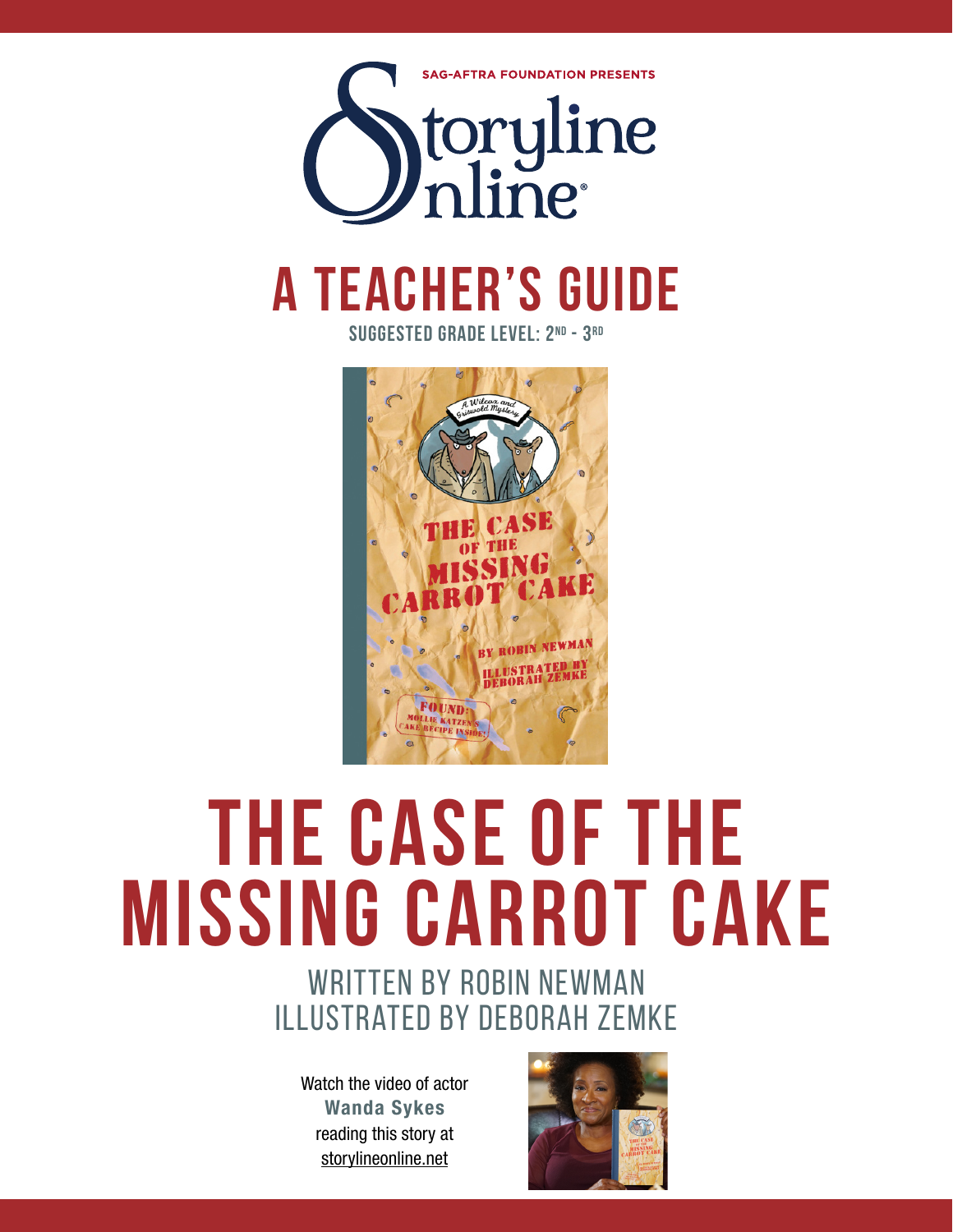### **about this story**

#### **SYNOPSIS**

When crime happens, especially when food goes missing on Ed's farm, mouse crime fighters and food detectives Wilcox and Griswold are the animals to call. When Miss Rabbit's carrot cake goes missing, they do what it takes to track down the thieves.

#### **THEMES IN THE STORY**

Problem-Solving, Patience, Community, Friendship

**PAGE 2 • A teacher's GUIDE • The case of the missing carrot cake • © 2018 SAG-AFTRA FOUNDATION**

About This Guide: The purpose of this guide is to enhance the ELA curriculum by providing quality children's literature to engage students in listening to expressive read alouds. Suggested story related activities are aligned with ELA Common Core Standards.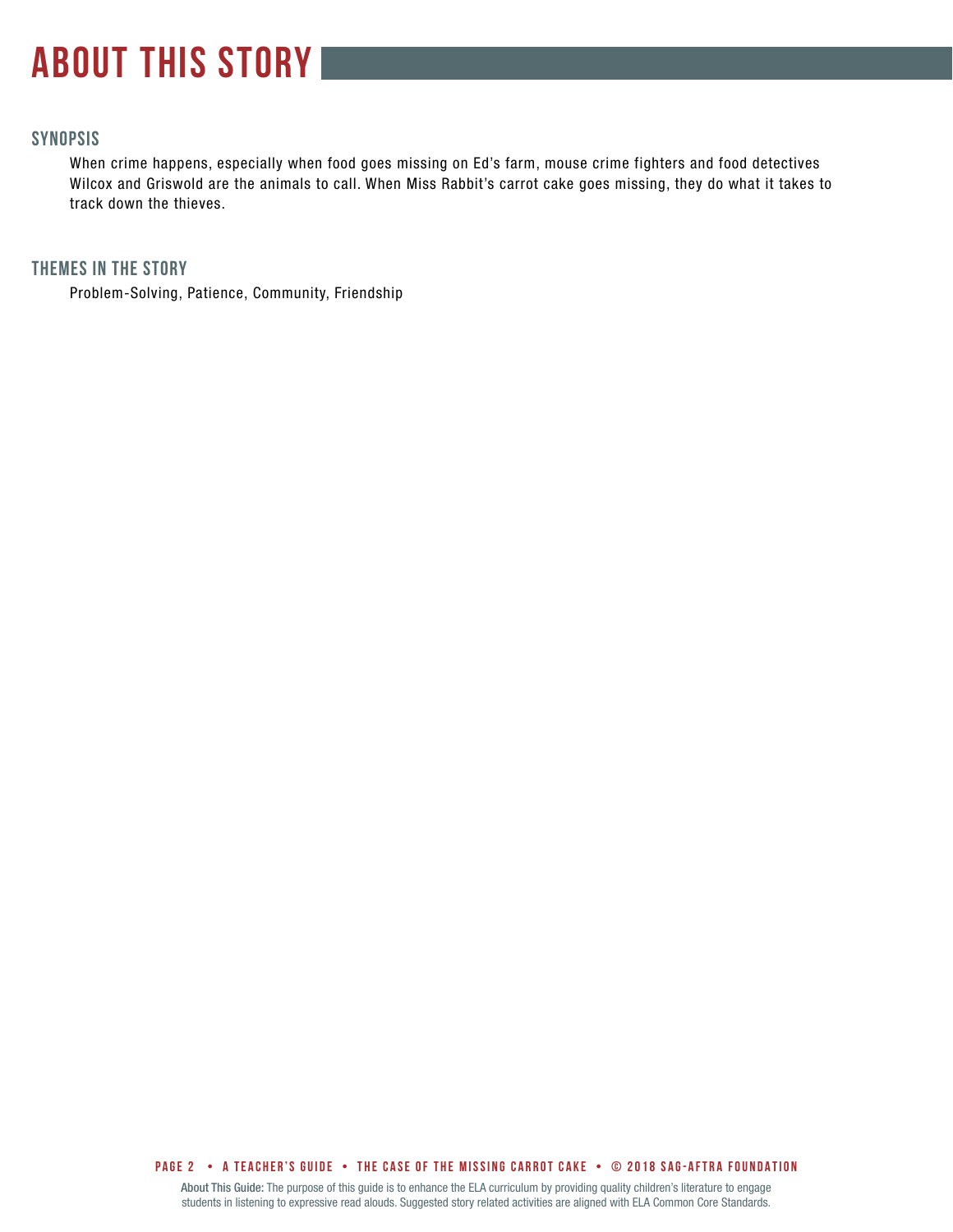### **reading and writing**

#### **Suggested grade level: 2nd - 3 rd**

#### **ela common core standard**

Reading Literature: Students read and respond to works of literature with emphasis on comprehension, making connections among ideas and between texts with focus on textural evidence. *Standards listed below are for second and third grades, but can be adapted to fourth grade standards.*

#### **before viewing**

Standards: Teacher Prep: CCSS.SL.2.1, CCSS.SL.3.1 Since students will be asked to make predictions, preview the video and mark spots where you would like students to make a prediction.

**Sentence Strip:** I think the story will be about \_\_\_\_\_ because \_\_\_\_\_\_.

Objective: Tap knowledge and build background to prepare for viewing the video.

#### Procedure:

Step 1: Build background for students by discussing the following points with students:

Read the title: *The Case of the Missing Carrot Cake*. Ask students what does the word *case* mean as used in the title.

What kind of a story will this be? (mystery) How do you know?

- Step 2: Tell students that good readers use clues in the story to help them make predictions about the story.
- Step 3: Guide students in making predictions through the "think-aloud" strategy:

Before beginning the video, say, "I am going to guess or predict that this story will be about a missing carrot cake. Can anyone tell me why I think this?" Let students give their ideas.

Step 4: Partner students for viewing the video. Before beginning the video, post the sentence frame for students to complete with their partner: *I think the story will be about \_\_\_\_\_ because*\_\_\_\_\_.

#### **during viewing**

- Focus: Making predictions
- Standards: CCSS.SL.2.2, CCSS.SL.3.2
- Objective: Students will make use of context clues to make predictions about the story.

#### Procedure:

Step 1: Use the "think-aloud" strategy to model and guide students in the process of predicting during the viewing of the video. Teacher should think aloud, then have partners use the same strategy to make predictions to each other. A suggestion is offered below:

*My prediction about the story was right, but I didn't think \_\_\_\_\_\_\_ would happen. I'm going to make a new prediction based on what was read. Since she just read \_\_\_\_\_ I think \_\_\_\_\_ will happen.* 

- Step 2: Make sure to stop before viewing *Video Surveillance and Stakeout*. Allow students time to discuss and revise their predictions.
- Step 3: Think aloud after viewing: *My first prediction was \_\_\_\_. Then after reading watching the video, I predicted \_\_\_\_\_. Now that I finished watching I think my predictions were close/not close to what really happened because \_\_\_\_\_\_.*
- Step 4: Allow pairs to share their predictions with class.

**PAGE 3 • A teacher's GUIDE • The case of the missing carrot cake • © 2018 SAG-AFTRA FOUNDATION**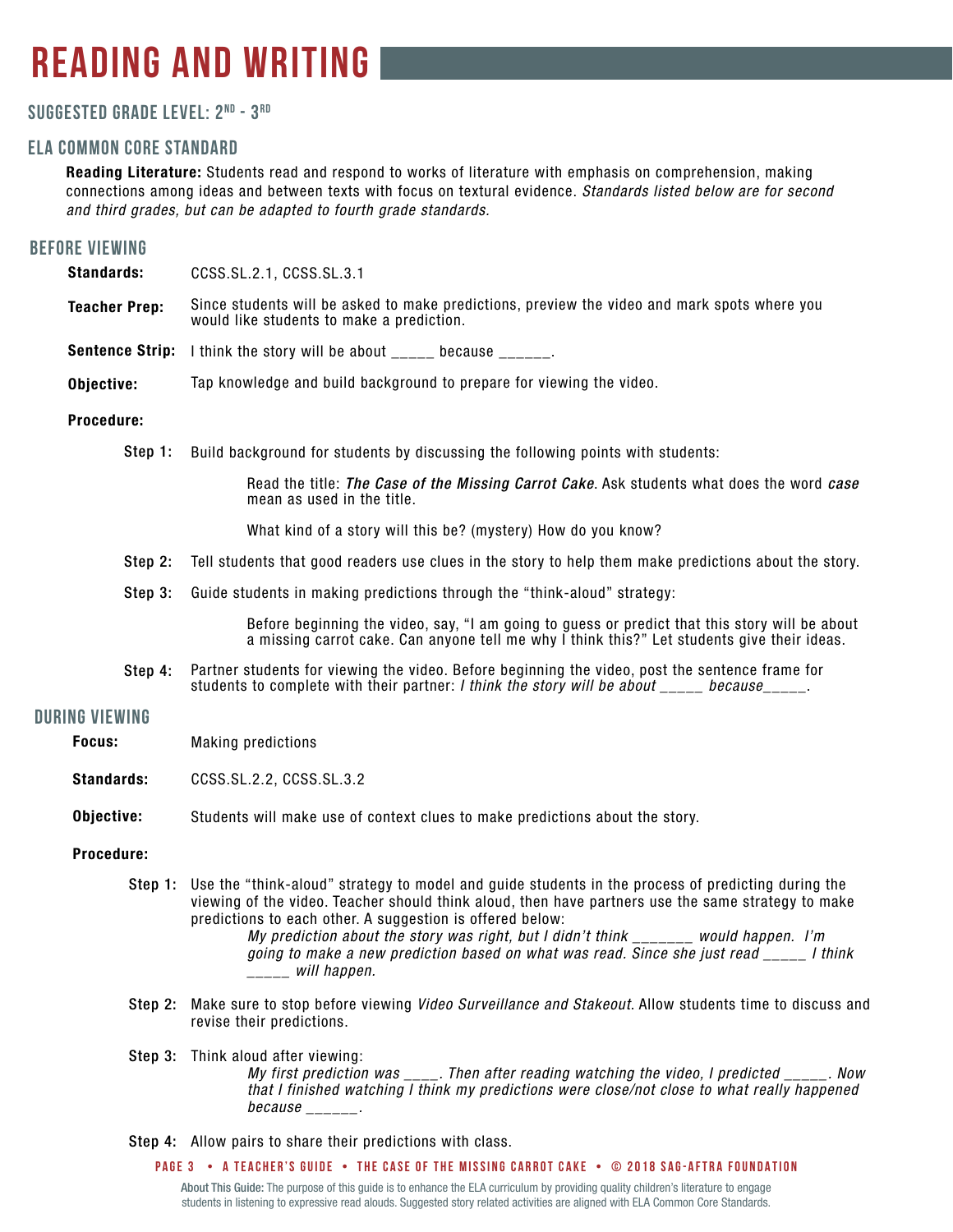| <b>AFTER VIEWING</b>                                                                              |                                                                                                                                           |
|---------------------------------------------------------------------------------------------------|-------------------------------------------------------------------------------------------------------------------------------------------|
| <b>Standards:</b><br>CCSS.RL.2.2, CCSS.RL.2.3, CCSS.RL.2.5, CCSS.RL.3.2, CCSS.RL.3.3, CCSS.RL.3.5 |                                                                                                                                           |
| Objective:                                                                                        | Students will summarize the story using the sequence of events in the story and identify how the<br>setting changes throughout the story. |
| <b>Materials:</b>                                                                                 | Copies of Story Sequence Chart (included at end)<br>Teacher Prep: Copy sequence chart on chart paper or display on whiteboard.            |
| Procedure:                                                                                        |                                                                                                                                           |
| Step 1:                                                                                           | Display the chart and discuss the structure of the story and how the setting changes.                                                     |
| Step 2:                                                                                           | Students complete the sequence chart using pictures or words.                                                                             |
| Step 3:                                                                                           | Students can use the sequence chart to write a summary of the story.                                                                      |

#### **reading response**

| <b>Standards:</b> | CCSS.RL.2.1, CCSS.RL.3.1                                                                      |
|-------------------|-----------------------------------------------------------------------------------------------|
| Obiective:        | Students will answer the prompt using at least two details from text to support the response. |

Reading Prompt: Fowler tells the detectives that Porcini the Pig is the carrot cake thief. Why does she think this? Use details from the story to support your response.

#### **writing - NARRATIVE**

| Standards:        | CCSS.W.2.3, CCSS.W.3.3                                                                          |  |
|-------------------|-------------------------------------------------------------------------------------------------|--|
|                   | Mystery Writing: The Case of the Missing ___________                                            |  |
| Objective:        | Students will write a narrative using grade appropriate sentence structure and spelling.        |  |
|                   | <b>Writing Prompt:</b> Your favorite snack is missing from your lunchbox. What happened?        |  |
| <b>Materials:</b> | <b>Writing Tools</b><br>Paper<br>$\mathbb Q$ Google It!: Mystery Story Map                      |  |
| <b>Procedure:</b> |                                                                                                 |  |
| Step 1:           | Discuss the prompt with the students.                                                           |  |
| Step 2:           | Allow students to brainstorm story ideas with a partner.                                        |  |
| Step 3:           | Write the story using the 5-step Writing Process.                                               |  |
| Step 4:           | Compile the stories into a book - What Happened to My Snack?<br>A Book of Mysteries by ________ |  |
|                   |                                                                                                 |  |

#### **PAGE 4 • A teacher's GUIDE • The case of the missing carrot cake • © 2018 SAG-AFTRA FOUNDATION**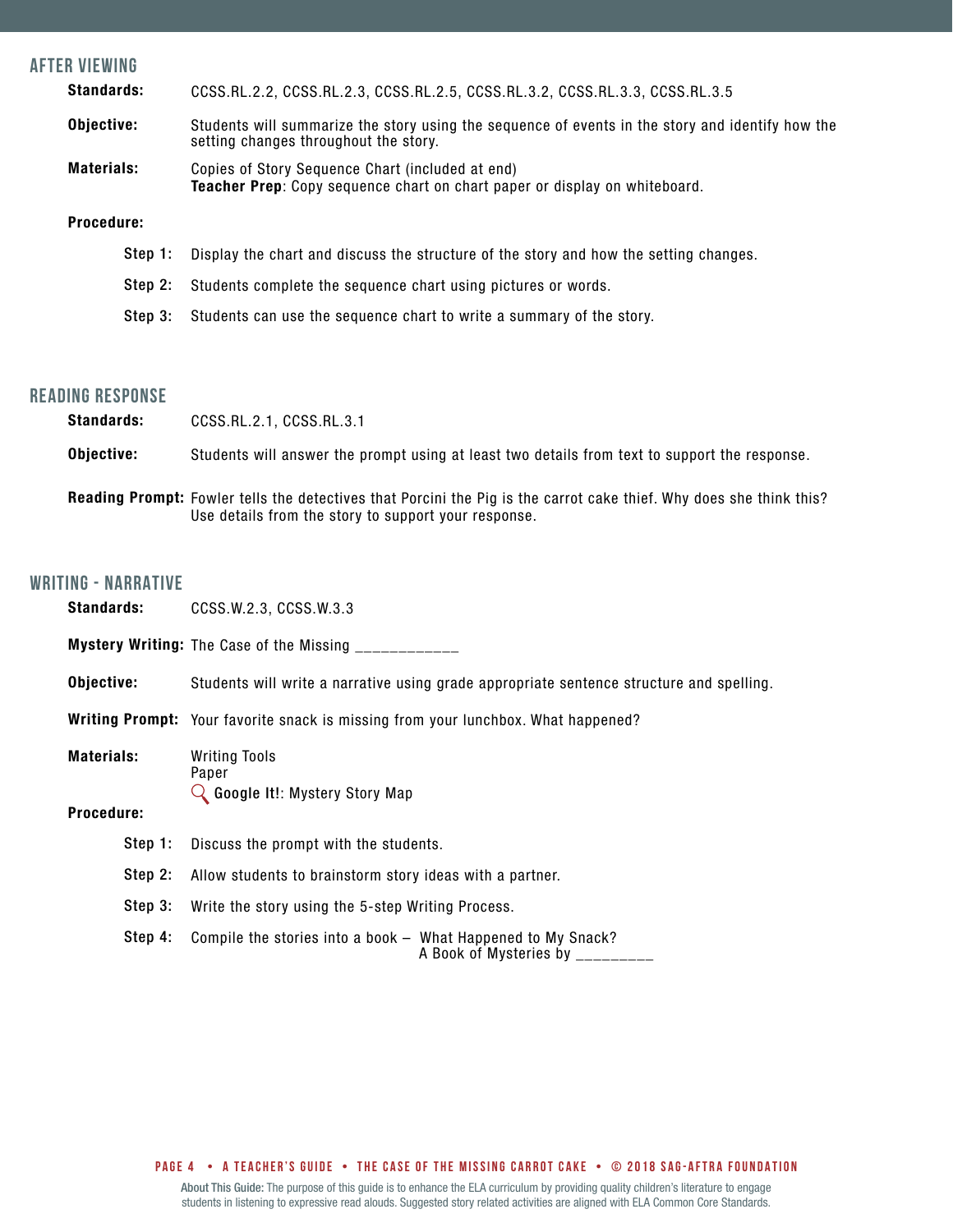### **across the curriculum activities**

#### **Math - telling time**

#### MATERIALS —

Teacher Prep: Create a worksheet by mixing up the times on the sequence chart provided at the end of guide.

Glue **Scissors** Construction paper Teacher made worksheet

#### PROCEDURE —

- Give each student a worksheet and instruct them to draw a clock on the right side of the chart showing the time indicated. Step 1:
- Cut the sheet apart and order the time. Step 2:
- Glue on construction paper. Step 3:

#### EXTENSION ACTIVITY —

Have students find elapsed time between the events.

#### **SCIENCE - DACTYLOSCOPY**

#### EXPERIMENT: DUSTING FOR FINGERPRINTS

Dactyloscopy [dak-t*uh*-los-k*uh*-pee] is the study of fingerprints. Fingerprints are made of series of ridges and grooves on the surface of a finger; the loops, twists, and arches formed by those ridges and grooves generally follow a number of distinct patterns. The police, detectives and FBI use fingerprints to investigate crime scenes.

#### MATERIALS —

Hand lotion Powder Scotch tape Small brush Black construction paper Magnifying glasses

#### PROCEDURE —

- Rub a small amount of lotion on hands to help make prints easier to find. Step 1:
- Find a small surface area (desks work) to press your fingers and leave your prints Step 2:
- Sprinkle a small amount of powder onto the surface that you touched. Step 3:
- Use a brush to GENTLY brush away the excess powder. Be sure to leave the prints intact. Step 4:
- Place a piece of scotch tape on top of the powdery print, then lift the tape. Place the tape onto a black square of construction paper. Label the square with name and display in classroom. Step 5:
- Use a magnifying glass for closer observation. Step 6: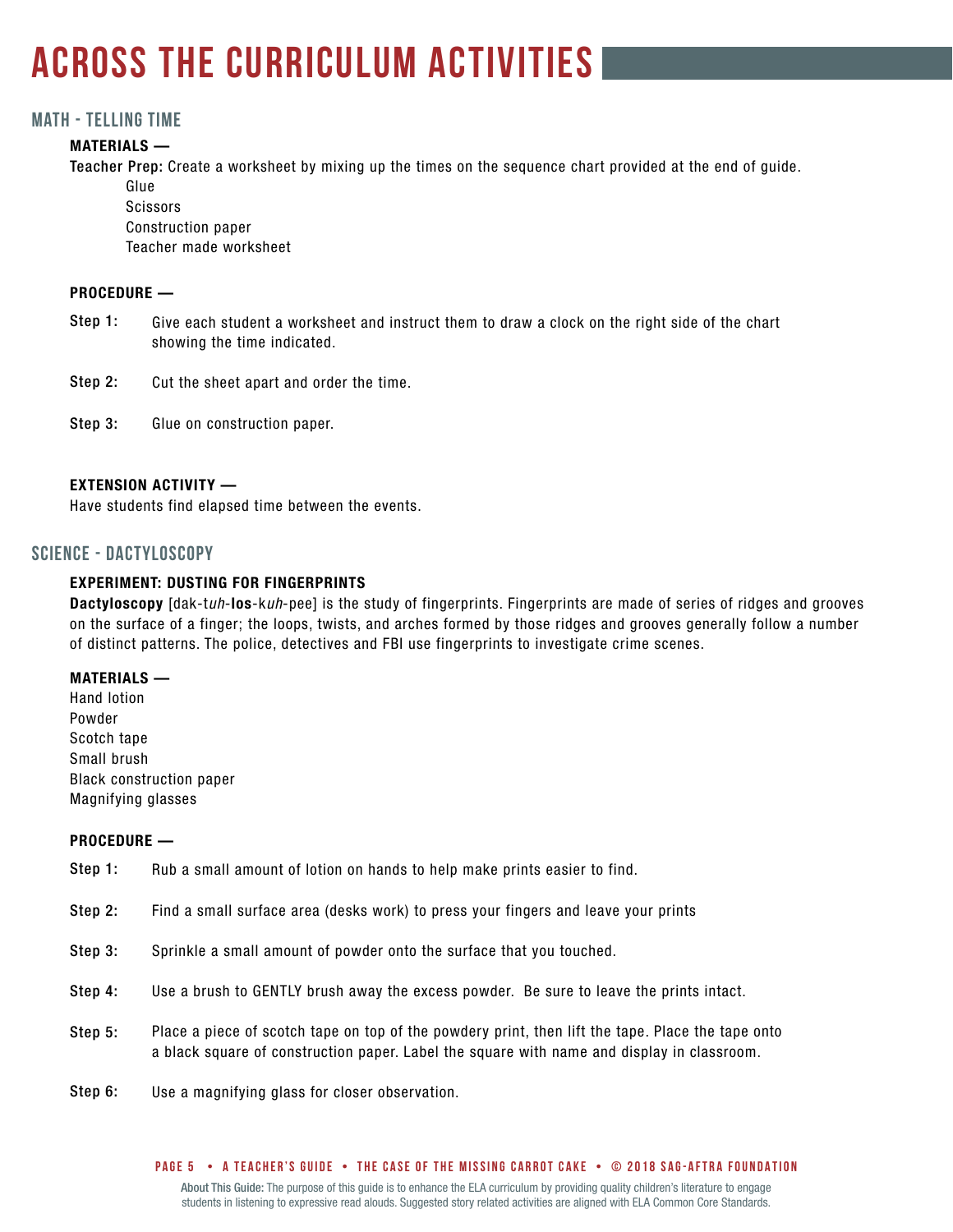#### **ART: FINGERPRINT ART**

#### MATERIALS —

Ink pads or washable poster paint (various colors) White construction paper Colored pencils, crayons, markers

#### PROCEDURE —

Students place their fingers in the ink pad and use their fingerprints to create a picture. *CAUTION: If using paint, it is suggested that they use a paint brush to brush paint on fingers.*

Google It!: Search "Fingerprint Art" for ideas and examples.

**PAGE 6 • A teacher's GUIDE • The case of the missing carrot cake • © 2018 SAG-AFTRA FOUNDATION**

About This Guide: The purpose of this guide is to enhance the ELA curriculum by providing quality children's literature to engage students in listening to expressive read alouds. Suggested story related activities are aligned with ELA Common Core Standards.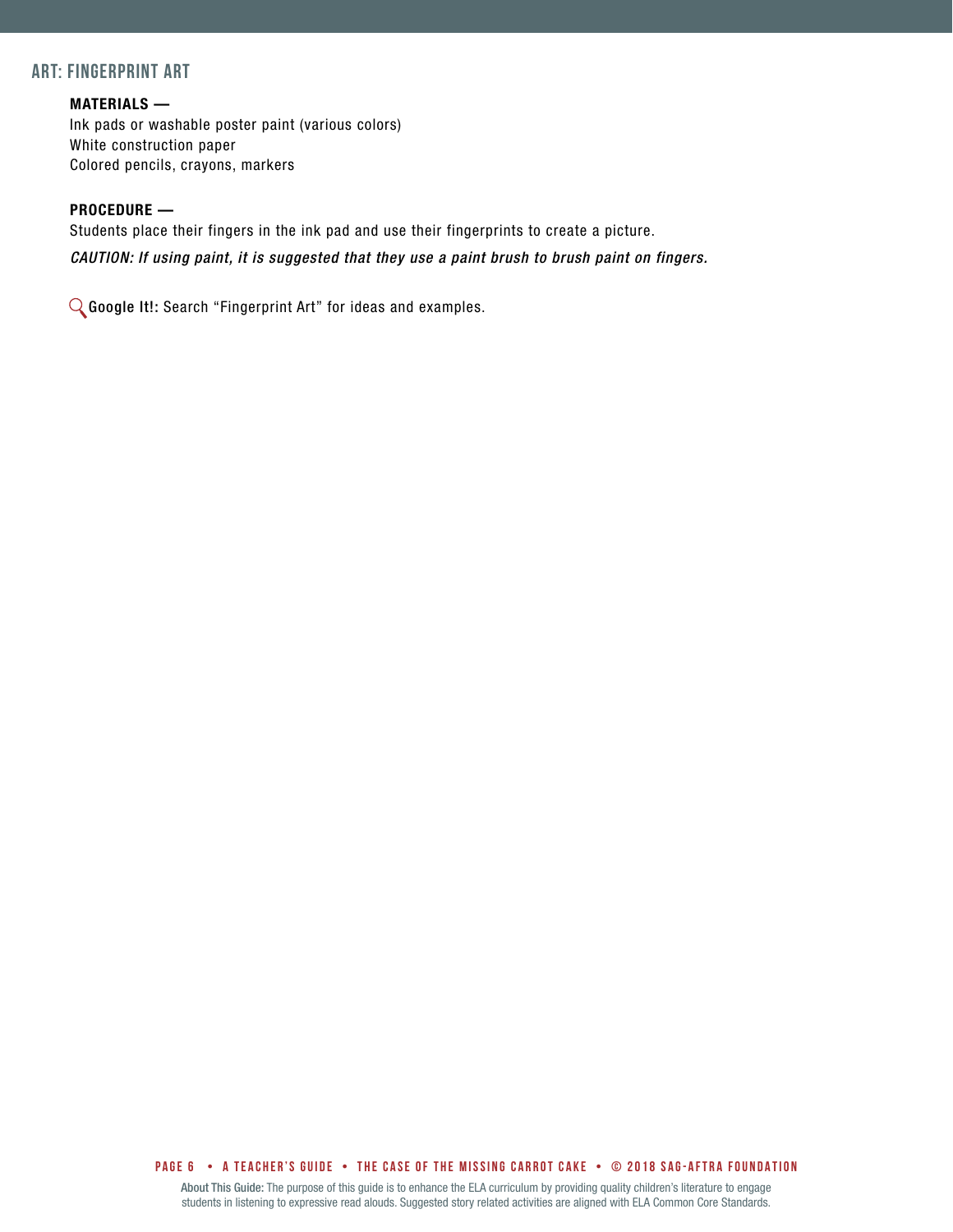#### **The Case of the Missing Carrot Cake – Sequence Chart**

NAME \_\_\_\_\_\_\_\_\_\_\_\_\_\_\_\_\_\_\_\_\_\_\_\_\_\_\_\_\_\_\_\_\_\_\_

| Case File #1113<br>10:00am, Headquarters                                  |  |
|---------------------------------------------------------------------------|--|
| <b>The Crime Scene</b><br>10:15am, Home of Miss Rabbit                    |  |
| <b>Suspects and Clues</b><br>11:00am, Fowler's Maple Tree                 |  |
| 11:45am, Porcini's Pigpen                                                 |  |
| 12:00pm, Dirt Road Leading to<br>Hot Dog's House                          |  |
| 12:05pm, Dog House                                                        |  |
| <b>Video Surveillance</b><br>and Stakeout<br>12:30pm, Fowler's Maple Tree |  |
| <b>Morning Starts with a Scream</b><br>9:00am, Home of Miss Rabbit        |  |
| <b>The Long-Awaited Party</b><br>4:00pm, Home of Miss Rabbit              |  |

#### **PAGE 7 • A teacher's GUIDE • The case of the missing carrot cake • © 2018 SAG-AFTRA FOUNDATION**

About This Guide: The purpose of this guide is to enhance the ELA curriculum by providing quality children's literature to engage students in listening to expressive read alouds. Suggested story related activities are aligned with ELA Common Core Standards.